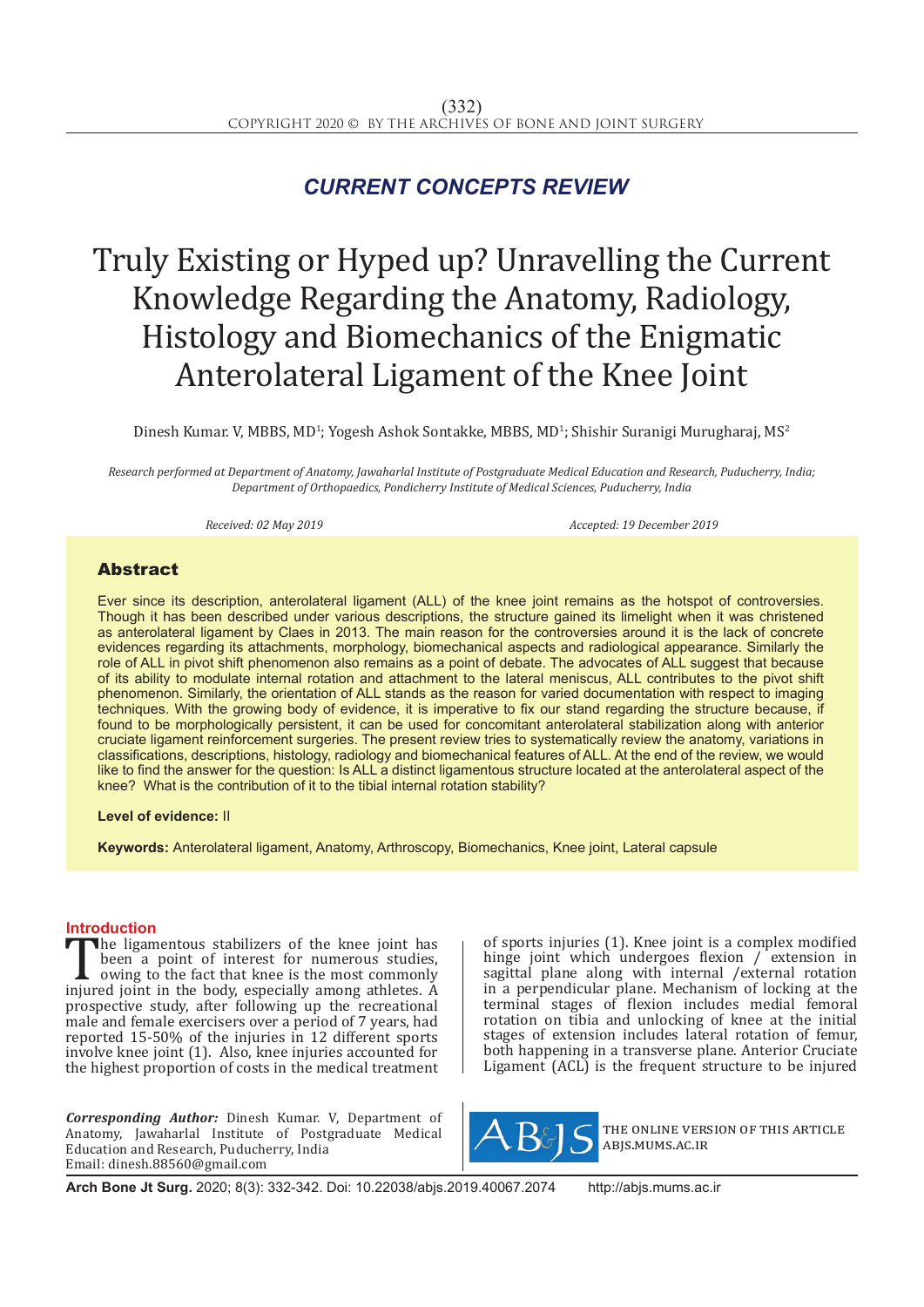and it's also the commonest ligament to be reconstructed in the body. The increasing number of failures in the ACL reconstruction have always kept the researchers in the hunt for discovery of new ligaments in the knee. It was always debated that since ACL and Posterior Cruciate Ligament (PCL) are centrally located structures they do not provide much of a rotational stability. In spite of its perceived role in secondary instabilities following injuries, the anterolateral structures are said to be a major contributors to the rotational stability of knee joint but their anatomy and function have not been concretely perceived.

Along with cruciate ligaments, playing prime roles as passive stabilizers of the knee joint, anterolateral ligament (ALL), also contributes to certain degree. Higher incidence of post-operative rotational instabilities after isolated ACL reconstruction and significant pivot shift results were mainly associated with injuries to lateral ligamentous structure (2, 3). These roused great interest of orthopaedic surgeons to review the anatomy, histology, biomechanics, radiological imaging and arthroscopic visualisation of the osseo-ligamentous complex present in the lateral aspect of knee joint.

*Paul Ferdinand Segond*, a French surgeon, while describing an avulsion fracture involving upper anterolateral region of tibia in 1879, also had mentioned about the existence of 'a pearly, resistant, fibrous band which got extremely tensed during forced internal rotation of the knee'(4). This structure faced a serious controversy in its nomenclature in the subsequent years. *Irvine* named it "anterior band of the lateral collateral ligament", few authors named it as "mid-third lateral capsular ligament" and *Campos* named it as "anterior

oblique band" (5-8). In addition to the nomenclature, the attachments were also variably described in the literature. *Hughston et al.* initially had described the "technically strong" zone of the lateral capsule they met, as extending from the lateral femoral epicondyle to tibia and postulated that they might act as major non-dynamic support to the lateral aspect of knee joint at around 30 degrees of flexion (6). *Terry et al.* had reported that a part of iliotibial tract, getting attached to capsule and bone, acts as anterolateral ligament of knee and it forms an inverted U structure with the ACL in the lateral aspect of femoral condyle (9).

*Vieira EL et al.* in 2007, had described ALL as a distinct entity extending from lateral femoral condyle to the mid-portion of upper tibia (10). *Claes et al.* rejuvenated the spirit after describing the anterolateral ligament a well-defined ligamentous structure, clearly distinguishable from the anterolateral joint capsule" in 40 out of 41 specimens (11). Since then, the structure which had a varied nomenclature and anatomical description was cast into the spotlight of research.

#### **Anatomy of anterolateral ligament**

One review involving 19 studies claims that ALL is present in 96 % of studied knees (12). 13 out of 19 studies had described the course extending from lateral femoral epicondyle, passing anteriorly and downwards to the upper tibia across the knee in an oblique fashion. *Vincent et al.* described ALL originated distal and anterior to the origin of fibular collateral ligament (4). The femoral attachment is high variable in and around the proximal attachment of fibular collateral ligament [Figure 1] (4, 11, 13-15). ALL then overlaps the proximal portion of fibular



**Figure 1. Schematic representation of the anterolateral ligament arising from the lateral epicondyle and getting inserted into the lateral surface of medial condyle of tibia a) knee in extension b) knee in flexion.**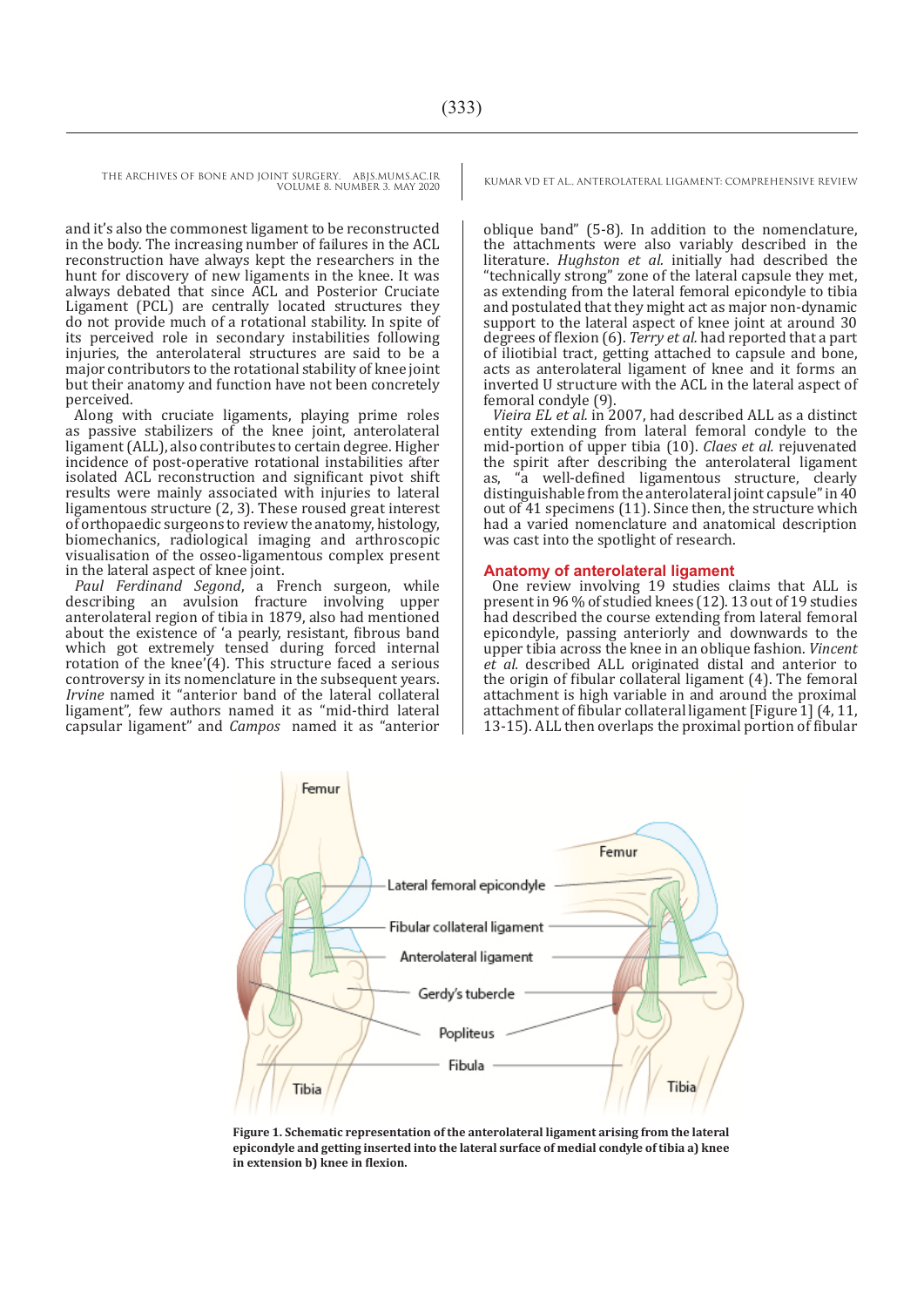collateral ligament (11). A portion of ligament is attached to the lateral meniscus and the lateral capsule; rest of the ligament continue downwards, spread like a fan and get inserted into upper tibia just behind Gerdy tubercle (16, 17). *Macchi et al.* documented that ALL gets inserted on the mid 1/3 of the lateral meniscus in 46% of cases and in rest of the cases gets inserted on the lower 1/3 (18). *Helito et al*. documented the bifurcated appearance of ALL, terminating in 2 ligament attachments to the lateral meniscus, with lower attachment to the tibia between the Gerdy tubercle and the head of fibula (16). *Lutz et al.* postulated that ALL constitutes the ''triangular capsular ligament complex'' along with the Lateral Collateral Ligament and also delineated the presence of Kaplan fibres, which attaches ALL to Iliotibial tract (17).

We made a preliminary quantitative observation in 30 cadaveric limbs [Table 1]. Combining the dissection methods proposed by *Claes et al.* and *Daggett et al.*, exposition of ALL was done by reflecting the Iliotibial tract and biceps femoris from ALL and defining the

margins with internal rotation torque placed on tibia (9, 11). In 24 out of 30 specimens the femoral attachment was origin was always posterior to the attachment of the fibular collateral ligament which was in concordance to the findings of *Kennedy et al.* (14). The location of inferior lateral geniculate vessels in relation to ALL was used an important anatomical landmark to identify it (11). In contrast to the specimens dissected by *Claes et al.* (11) showing the ALL to be chordoid and cylindrical structure. most ALL in our specimens were flat, laminar and less precise in concordance with *Daggett et al.* (19). The variability across different studies reflect the challenges associated with defining the margins and attachments of ALL with precision and measuring its length (4, 8, 10, 11, 16, 20-29, 30). The differences in description of femoral attachment is largely due to the variability of dissection techniques followed by corresponding authors. The key observations which have been made by different authors

have been summarized in Table 2. As described by *Pomazjl et al.*, "these inconsistencies

| Table 1. Descriptive statistics of Anterolateral ligament in 30 adult knees       |                        |  |  |  |
|-----------------------------------------------------------------------------------|------------------------|--|--|--|
| <b>Measurements</b>                                                               | Mean (in mm) and range |  |  |  |
| Antero-lateral ligament length                                                    | $39.7(34.5 - 44.7)$    |  |  |  |
| Distance between Gerdy's tubercle to tibial attachment of Antero-lateral ligament | $19.6$ (15.8 – 23.4)   |  |  |  |
| Width of ALL                                                                      | $5.6(4.8-6.4)$         |  |  |  |
| Distance from ALL tibial attachment to most prominent point of fibula             | $35.5(32.5-38)$        |  |  |  |

| Table 2. Brief summary of the previous studies documenting the Quantitative anatomy of Anterolateral ligament |                      |                        |                                |                               |                                                                                                                                                                                     |
|---------------------------------------------------------------------------------------------------------------|----------------------|------------------------|--------------------------------|-------------------------------|-------------------------------------------------------------------------------------------------------------------------------------------------------------------------------------|
| Author & year                                                                                                 | Type of<br>specimens | Number of<br>specimens | Population<br>and prevalence   | <b>Mean length</b><br>(in mm) | Observation of the study                                                                                                                                                            |
| Campos et al.<br>$(2001)$ $(8)$                                                                               | Cadaveric            | 6                      | American;<br>100%              | Not available                 | Thick band between iliotibial tract and lateral collateral ligament<br>stabilizing the knee joint from lateral side and may contribute to<br>the pathogenesis of Segond's fracture. |
| Vieira et al.<br>$(2007)$ $(10)$                                                                              | Cadaveric            | 10                     | <b>Brazilian</b><br>Not stated | Not available                 | ALL, a part of iliotibial tract is a well-defined functional structure.                                                                                                             |
| Vincent et al.<br>$(2012)$ $(4)$                                                                              | Cadaveric            | 10                     | French;<br>100%                | $34.1 \pm 3.4$                | ALL is a distinct collagenous structure with definite attachments.                                                                                                                  |
| Claes et al.<br>(2013)(11)                                                                                    | Cadaveric            | 41                     | Belgian;<br>98%                | $38.5 \pm 6.1$                | 1. ALL is a distinct ligamentous structure controlling pivot-shift<br>2. Bony avulsion of ALL shall lead to Segond's fracture.                                                      |
| Helito et al.<br>(2013)(16)                                                                                   | Cadaveric            | 20                     | Brazilian:<br>100%             | $37.3 \pm 4$                  | 1. ALL is present anterior and distal to LCL.<br>2. A part of it attaches to lateral meniscus and rest attaches to the<br>area between Gerdy tubercle and head of fibula.           |
| Dodds et al.<br>$(2014)$ $(15)$                                                                               | Cadaveric            | 40                     | British:<br>82.5%              | $59.0 \pm 4.0$                | 1. ALL provide rotational stability and influence the pivot shift<br>phenomenon.<br>2. It is an extra-capsular ligamentous structure                                                |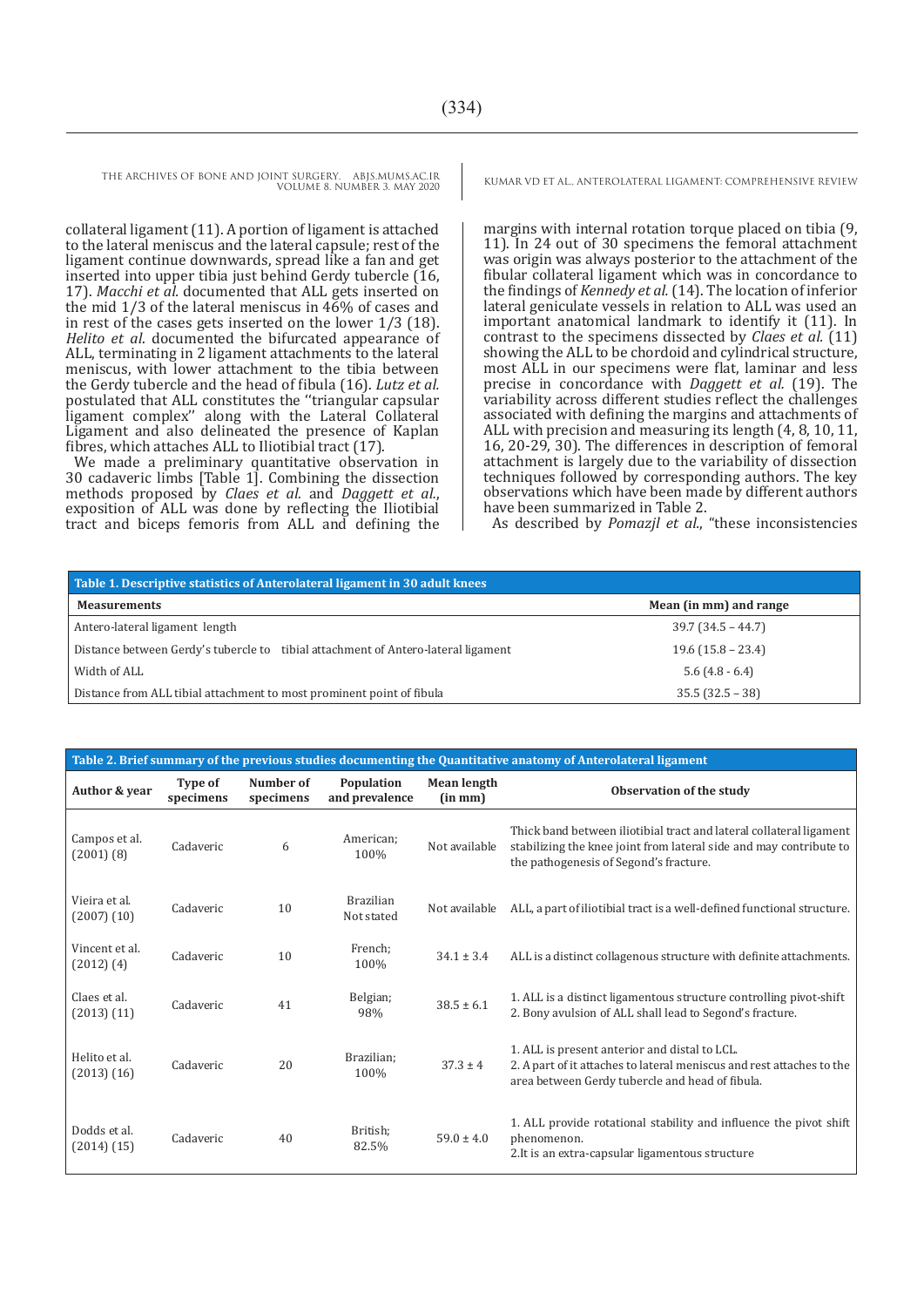THE ARCHIVES OF BONE AND JOINT SURGERY. ABJS.MUMS.AC.IR<br>Volume 8. Number 3. May 2020

KUMAR VD ET AL., ANTEROLATERAL LIGAMENT: COMPREHENSIVE REVIEW

| <b>Table 2 Continued.</b>         |           |    |                     |                       |                                                                                                                                                                                                                                                                                                                                                                                                           |
|-----------------------------------|-----------|----|---------------------|-----------------------|-----------------------------------------------------------------------------------------------------------------------------------------------------------------------------------------------------------------------------------------------------------------------------------------------------------------------------------------------------------------------------------------------------------|
| Potu BK et al.<br>$(2016)$ $(20)$ | Cadaveric | 24 | Caucasian;<br>4.16% | 34.23                 | 1. ALL is found in one out of 24 knees.<br>2. Extends from lateral femoral condyle to lateral tibial plateau,<br>with an extension to lateral meniscus.                                                                                                                                                                                                                                                   |
| Caterine et al.<br>(2014) (21)    | Cadaveric | 19 | Caucasian,<br>100%  | $40.3 \pm 6.2$        | 1. ALL is a ligamentous thickening of the lateral joint capsule<br>that can be referred to as an independent structure, synonymous<br>with the lateral capsular ligament.<br>2. It tensions under internal rotation and varus stress. Might<br>have a role in controlling anterolateral rotatory stability.                                                                                               |
| Stijak et al.<br>(2015)(22)       | Cadaveric | 14 | Serbian<br>50%      | $41 \pm 3$            | 1. ALL is a thickening of the knee joint capsule located in the third<br>layer of the lateral region of the knee (Seebacher classification)<br>2. It is not always clearly morphologically differentiated from the<br>remainder of the joint capsule                                                                                                                                                      |
| Kennedy et al.<br>$(2015)$ $(14)$ | Cadaveric | 15 | 100%                | $36.8 \pm 4.5$        | 1. The ALL was consistently found in all knees with defined<br>attachments<br>2. Failure mechanisms<br>of the ALL includes bony avulsions of its tibial attachment<br>(Segond's fracture)                                                                                                                                                                                                                 |
| Kosy et al.<br>$(2015)$ $(23)$    | Cadaveric | 11 | NA<br>90.9%         | $40.1 \pm 5.53$       | 1. ALL is a capsular thickening with meniscal attachment.<br>2. Limiting the "pivot-shift", by reconstructing the ALL, might<br>prevent residual instability following intra-articular ACL<br>reconstruction.                                                                                                                                                                                             |
| Runer et al.<br>(2016) (24)       | Cadaveric | 44 | Austrian<br>45.50%  | $42.2 \pm 6.2$        | 1. ALL is an inconstant, distinct oblique, extra-capsular structure<br>in the anterolateral compartment of the knee, present in almost<br>half of cases.<br>2. This structure should not be confused with the capsular-<br>osseous layer of the Iliotibial tract, which has a different origin.<br>3. provides rotational ability and likely prevents internal rotation                                   |
| Zens et al.<br>(2015) (25)        | Cadaveric | 6  | Germanian<br>100%   | Static length<br>- NA | 1. ALL is a non-isometric structure that tensions with flexion of<br>knee and internal rotation of tibia<br>2. ALL stabilizes against internal tibial rotation, especially at<br>deep flexion angles.<br>3. Tensioning and fixation of the ALL graft should be performed<br>near 90° of flexion                                                                                                           |
| Lutz et al.<br>(2015)(17)         | Cadaveric | 9  | French<br>100%      | 39.11 ±3.4            | 1. Demonstrated two distinct anterolateral tissue planes: a<br>superficial plane represented by the iliotibial tract and the Kaplan<br>fibres and a deep plane represented by a triangular capsular<br>ligament complex within which can be found anterolateral<br>ligament and anterolateral capsule recruitment.<br>2. They get tightened during the internal rotation of tibia.                        |
| Watanabe et al<br>$(2016)$ $(26)$ | Cadaveric | 94 | Japanese<br>37%     | NA                    | 1. Classified the lateral fibrous tissue into two types:<br>ligamentous structure-type I (ALL)<br>Thin aponeurotic-type II (ALLT).<br>2. The prevalence of the ALL in Japanese people was lower than<br>western population.<br>(type I ALL was approximately 20%, which was related to the<br>Segond fracture; type II was the thin aponeurotic tissue that was<br>not enough strength to cause fracture) |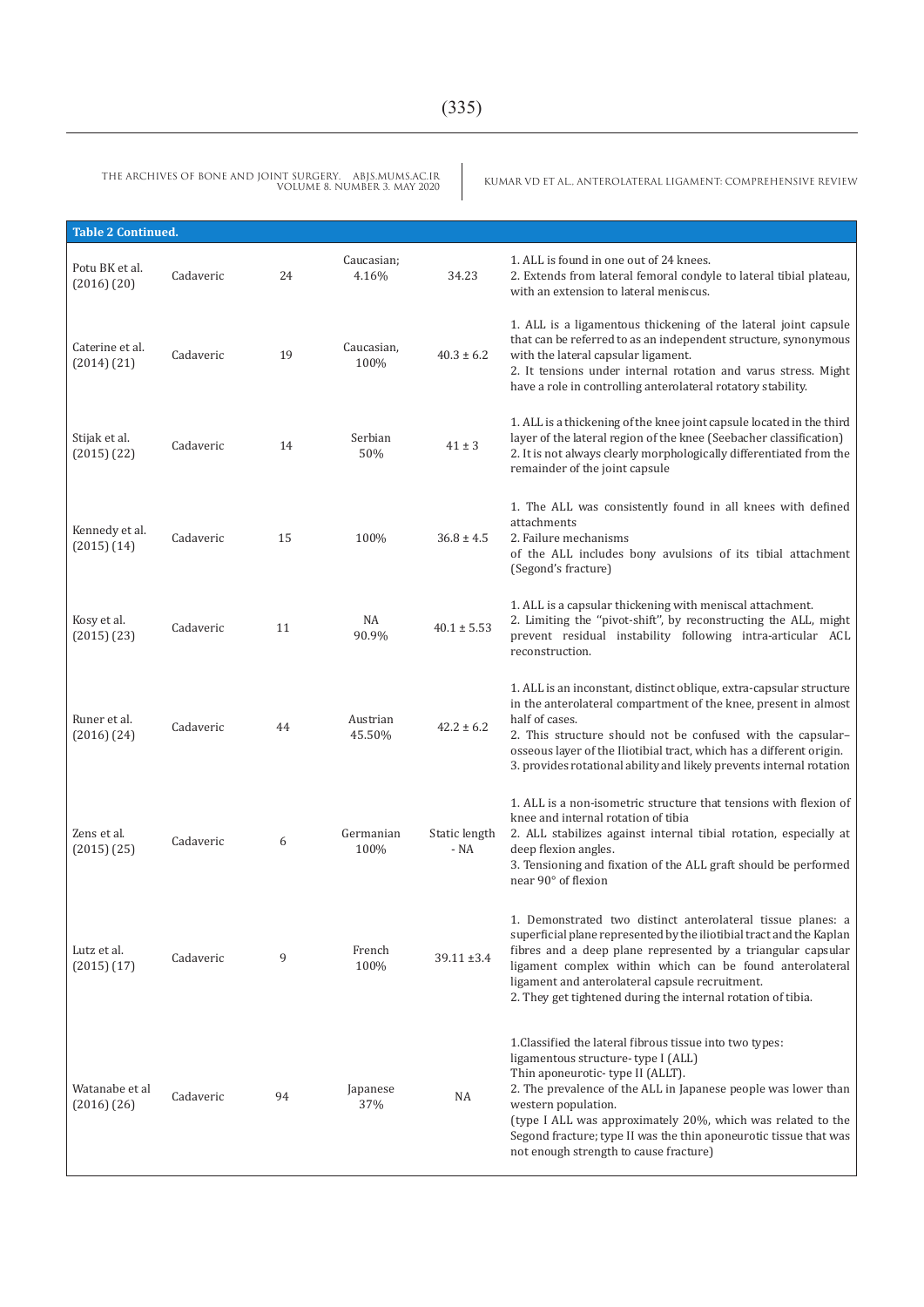| <b>Table 2 Continued.</b>                   |           |     |                        |                                                            |                                                                                                                                                                                                                                                                                                                                                                                                     |
|---------------------------------------------|-----------|-----|------------------------|------------------------------------------------------------|-----------------------------------------------------------------------------------------------------------------------------------------------------------------------------------------------------------------------------------------------------------------------------------------------------------------------------------------------------------------------------------------------------|
| Parker et al<br>(2018)(27)                  | Cadaveric | 53  | American<br>96%        | $38.39 \pm 4.3$                                            | 1. Identified a novel technique for assessing whether the<br>anterolateral ligament is absent in embalmed specimens or<br>has been obliterated or overlooked, using the lateral inferior<br>genicular vasculature.<br>2. Confirmed the presence in 96% cases and documented few<br>variations in position and course.                                                                               |
| Fardin et al.<br>$(2017)$ $(28)$            | Cadaveric | 15  | <b>Brazilian</b><br>0% | ALL is absent<br>in all cases                              | Mesoscopic analysis of transverse sections along knee joints<br>reveals that ALL would not necessarily be an individualized<br>ligament. Data obtained so far are not sufficient to<br>morphologically characterize the ALL as a ligament.                                                                                                                                                          |
| Farhan PHS<br>et al.<br>$(2017)$ $(29)$     | Cadaveric | 26  | Indian<br>100%         | $39.21 \pm 7.2$                                            | 1. ALL was found to be a distinct anatomical structure on the<br>anterolateral aspect of knee.<br>2. ALL lesions in ACL injuries might cause high-grade pivot-shift.<br>3. The reconstruction of ALL along with that of ACL could lead<br>to a decrease in the re-injury rates.                                                                                                                     |
| Our<br>observation<br>(unpublished<br>data) | Cadaveric | 30  | Indian<br>80%          | $39.7 \pm 5.9$                                             | 1. ALL was found in 80% kness with defined attachments.<br>2. In rest 20% knees, ALL was indistinct from the adjacent joint<br>capsule.                                                                                                                                                                                                                                                             |
| Olewnik Let<br>al., 2018 (30)               | Cadaveric | 111 | Poland<br>63%          | $37.97 \pm 6.9$<br>(males)<br>$32.7 \pm 6.78$<br>(females) | 1.ALL is morphologically variable<br>2. It can be classified into four types:<br>a) type 1: single band<br>travelling parallel to the fibular collateral ligament<br>b) type 2: band crossing fibular collateral ligament<br>type 2b: ligaments that bifurcated<br>c) type 3: resembling the capsule<br>d) type 4: double ALL<br>e) type 5: ALL starting from fibular collateral ligament directly. |

may be attributed to inter-digitation of soft tissue structures and the difficulty of defining interfaces between anatomic structures in light of varying dissection tools and techniques (31)". For example, *Vincent et al.*, visualized the anterolateral ligament, as a thickening of the lateral capsule by placing the Hohmann Retractor between the femur and the tibia (4). The structure was delineated from the internal aspect i.e. synovial side. This would have resulted in the documentation of increased ALL width. Another point of dispute is related to the classification be *Seebacher JR et al.*, which stratifies the lateral aspect of knee into three layers with first layer comprising of oblique iliotibial tract fibres and deep part of third layer comprising of joint capsule (32). *Claes et al.* had described a bundle of fibres arising from the lateral femoral condyle in the third layer of the ligament (11).<br>To avoid further conflicts in interpretation, *Stijak et al.*, proposed the transverse laminar arrangement in the lateral region of the knee which would consist of four layers (22). They also presumed that this arrangement of fibre bundles is the resultant of different directions of force impact in the capsule of knee joint capsule. Thus, it can be postulated that knees that have been exposed to force of impact (as in most cadaveric studies) such as internal rotation of tibia have a strengthened part and thus making ALL distinct from the rest of the capsule.

Also, ALL was identified in only one out of 8 paediatric specimens suggesting that it might develop when physiological loads as a result of walking are exerted to the knee joint capsule, in later life (33). Another study involving 21 unpaired foetal limbs of gestational age between 18-22 weeks, could not demonstrate presence of a distinct extra-capsular ligamentous structure in the anterolateral aspect of capsule (34). In contrast, a study involving 20 foetal specimens of mean gestational age 28.64 ± 3.20 weeks demonstrated ALL in all specimens (35). The explanation for this can be hypothesized that, ALL can be visualized prominently after 20 years of life when the fibrous tissue of the lateral capsular area of knee progressively differentiates as an individual ligamentous structure probably due to an increase of the collagen content in ligamentous core (18). Two studies have also described the decreased length of ALL in the female specimens (24, 36). Presumably, in pivot-shift-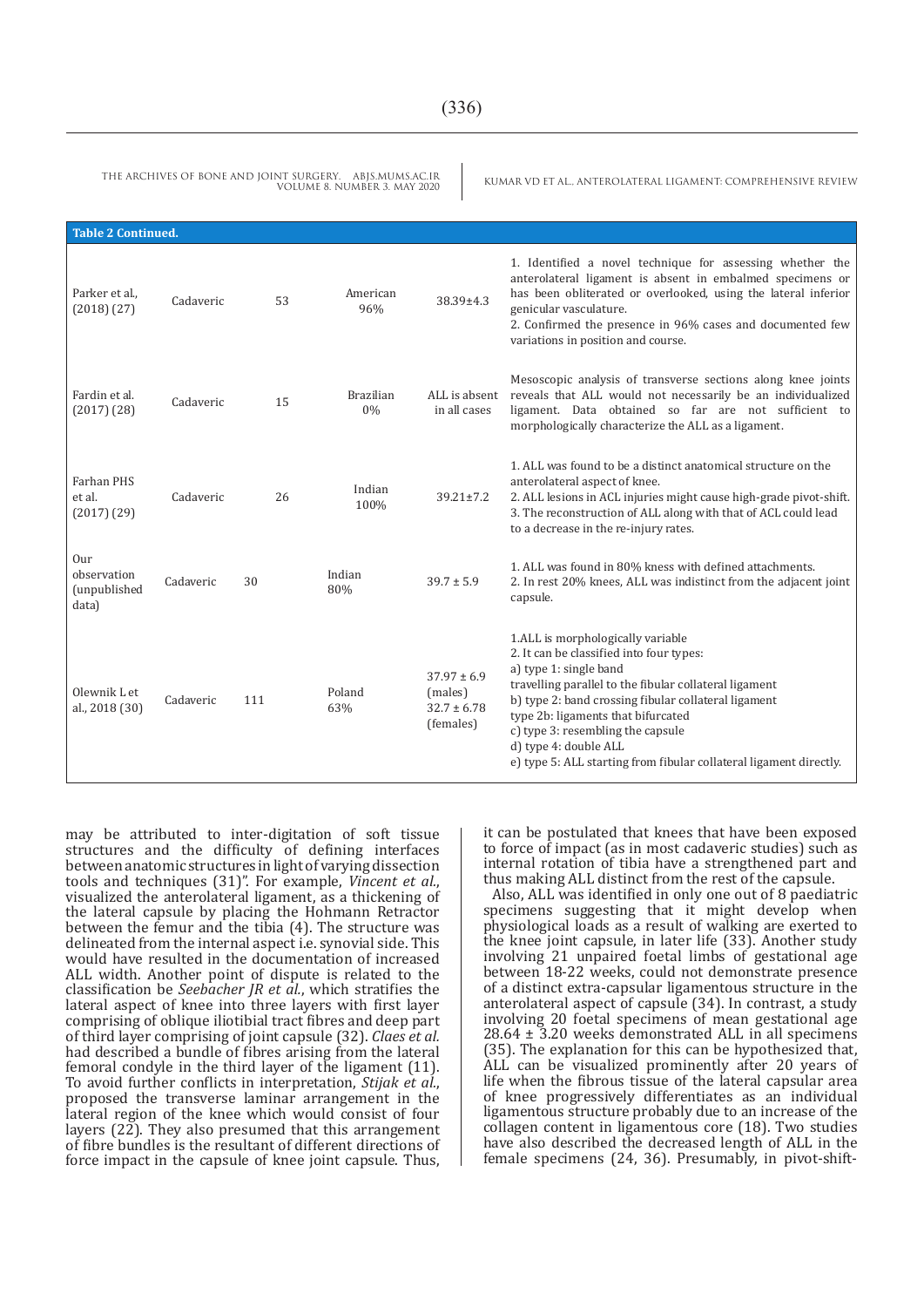type injuries, forces passing through ALL in females are either greater than the ligamentous strength or circumvent the core of ligament as a result of increased laxity. This manifests as increased propensity for ACL injuries in female athletes (36).

#### **Histology of anterolateral ligament**

The initial histological study by *Vincent et al.* demonstrated that ALL is a wavy core of connective tissue enclosed in loose synovial sheath (4). Approximately, 20% of core of the structure was made up of dense fibrous tissue, especially in sections taken above the level of lateral meniscus. Wavy collagenous fibres in the core was observed in longitudinal sections, suggestive of ligamentous or tendinous structure and some collagen fibres got inserted to lateral meniscus itself [Figure 2]. *Helito et al.*, by virtue of identifying densely arranged connective tissue confirmed it as a true ligament and differentiated it from a mere capsular thickening which is mostly loosely organized with sparse amount of cells (16). *Zens et al.* investigated histological cuts using polarization microscopy and had demonstrated the unique crimping pattern which proved the ligamentous nature of ALL (37). *Macchi et al.*, after a detailed histotopographic study showed that ALL is situated in the 3rd layer (Seebacher's classification) and was separated from lateral inferior geniculate vessel only by little adipose tissue (18). The wavy fibrils was predominantly type I collagen (90%) with minor proportions of type II & III collagen  $(5%)$ , elastic fibres  $(5%)$  and the core was formed by type VI collagen (3%). S-100 stain demonstrated type I mechanoreceptors suggesting a potential proprioceptive role. *Caterine et al.* found that the body of ALL had the collagen pattern organized as discrete 'bundles', and thereby postulated that it is a stacking of multiple thickenings of the lateral joint capsule in contrast to homogenous morphology of structures such as ACL (21).



**Figure 2. Schematic representation of the section of ALL stained with haematoxylin and eosin and viewed under X 100 magnification. ALL has wavy organization of fibres and lesser cellularity compared to fibular collateral ligament. It is bordered by synovial tissue on the external surface and attachment to the lateral meniscus is marked by the zone of transition.** 

The femoral attachment of ALL showed a transition from ligamentous structure to mineralized cartilage. Similarly, immunohistochemistry revealed a conglomeration of free nerve endings and mechanoreceptors within the ALL. *Helito et al.* classified ALL into a superficial and deep parts, based on anatomical disposition and found that number of fibroblasts per mm2 was identical in both regions and slightly lower than the number of fibroblasts in ACL (38). *Helito et al.*, also studied the histologic sections of ALL in 20 foetal specimens and found that they are made up of dense, well-organized collagenous fibres (predominantly type I) and an increased concentration of elongated fibroblasts per mm2 (35).

*Dombrowski et al.*, observed a distinct transition from loose connective tissue of the capsule to well organized structure resembling ligament in lateral capsular thickening (39). However, the organization was irregular compared to regular arrangement of Lateral Collateral ligament. Histologic analysis revealed that anterolateral capsule is a loose and hypocellular connective tissue (i.e. absence of ligamentous tissue) with less organized collagen fibres compared to FCL which had dense and well-organized collagen fibres. Thus, it can be understood that ALL is an obvious capsular thickening in the lateral side of knee and ligamentous features (by aligning as parallel bundles) are obtained in adult life, when the joint is exposed to mechanical loads. In addition, the presence of mechanoreceptors suggests its potential proprioceptive property.

#### **Radiology of anterolateral ligament**

To optimise the reconstruction procedures related to ALL, the knowledge regarding the radiographic appearance of ALL and its surrounding structures became a topic of pertinence. In plain lateral radiograph of the knee joint (cadaveric specimens), *Helito et al.* used Blumensaat's line (drawn along the roof of intercondylar notch of femur, which is used to indicate the relative positioning of patella) as a reference point for identifying the femoral attachment (40). *Rezansoff et al.*, used fluoroscopy and documented that mean ALL origin approximately lies on the lateral femoral epicondyle (41). They found that FCL and ALL shared a common origin in some cases and this finding was similar to that of *Claes et al.* who had proposed the anatomical description, "lateral collateral ligament complex" (11). This fact is of significance during surgeries which utilize bone tunnels in terms of graft choice and fixation. *Kennedy et al.* had used stacked reference lines for mapping the quadrants of femur and documented the femoral origin to be proximal and posterior to the midpoint of lateral epicondyle (14). The tibial landmark was indicated to be slightly anterior or posterior to the centre of tibial plateau (14, 39, 42). Avulsion of tibial attachment of ALL causes a bony fragment of upper tibial plateau (Segond's fracture) and it usually occurs along with ACL injuries. Variability between post-operative anterolateral stability of the patients might be explained by an associated ALL injury, which requires its reconstruction.

With ultrasound imaging, ALL was visualized by *Oshima et al.* using the fact that the ligament is sandwiched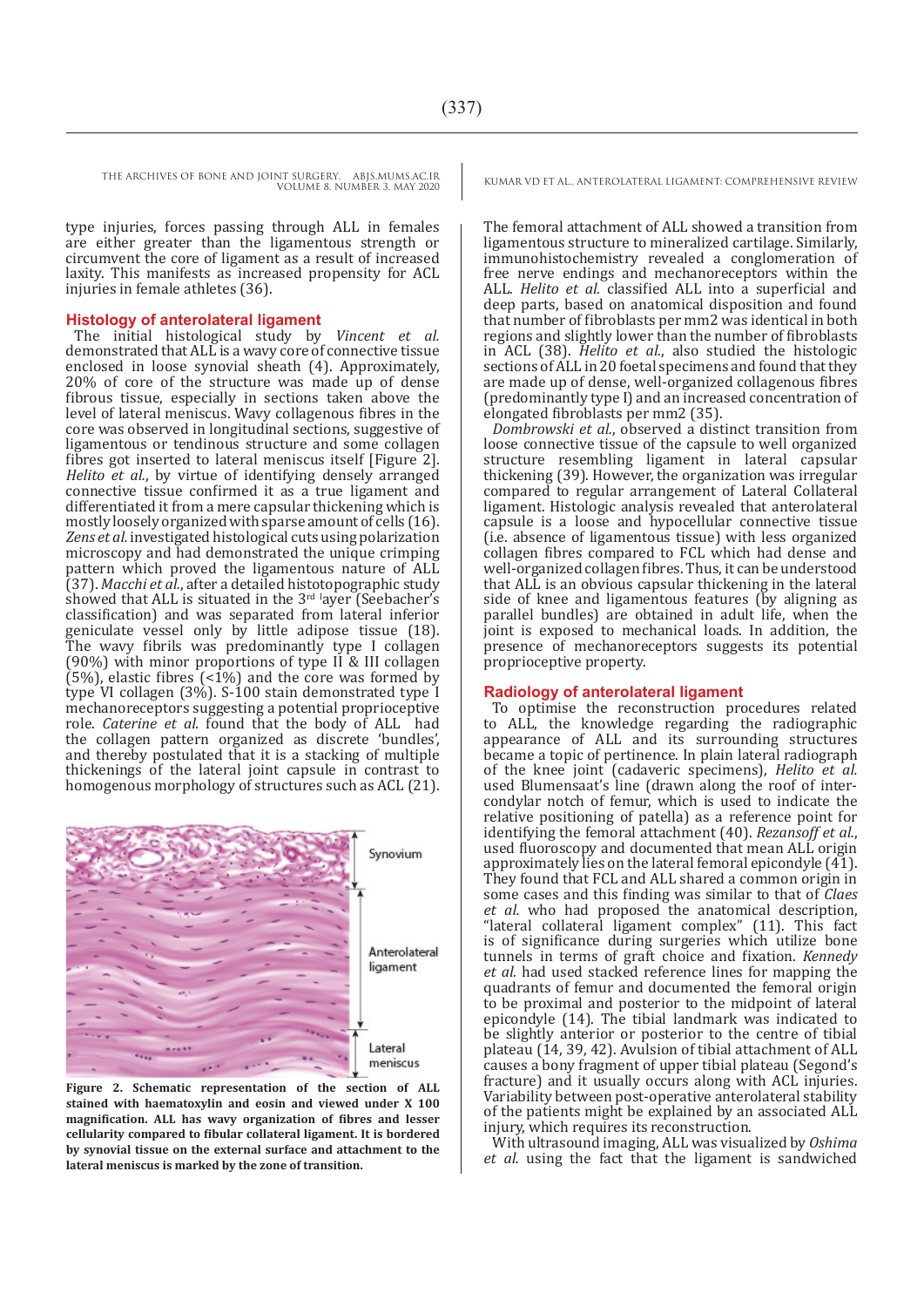VOLUME 8. NUMBER 3. MAY 2020

THE ARCHIVES OF BONE AND JOINT SURGERY. ABJS.MUMS.AC.IR KUMAR VD ET AL., ANTEROLATERAL LIGAMENT: COMPREHENSIVE REVIEW

between lateral inferior genicular artery below and iliotibial tract above (43). *Cavaignac et al*., initially used ultrasonography to locate the structure (corresponding to ALL) in anterolateral aspect of 18 cadaveric knees and documented its length and relations with bony landmarks (44). They then validated the readings by dissection and found that ultrasonography has 100% sensitivity in identifying ALL. Considering the number of ALL injuries involving either attachments, ultrasonography might be a useful for the diagnosis of injuries in these portions along with its dynamic motions (45). In addition, Doppler ultrasonography would help in assessing vascularity during the restoration process and help in comparing with the opposite side (43). Dissimilar to the above mentioned studies, *Capo et al.*, found ultrasound to be ineffective for locating the attachment points of the ALL and the ability to delineate it from both deep part of iliotibial tract and adjacent part of joint capsule (46).

*La Prade et al.* investigated the posterior & lateral corner of the knee and found defined a structure namely "mid-third of capsular ligament" in all 20 knees and then confirmed it by dissection (47). Several studies have assessed the ability of MRI to identify ALL in the normal knee and the detection rates ranges between 72% and 93% (23, 48, 49). ALL can be identified on coronal sections by means of T2-weighted sequences and fatsuppressed evaluation. *Helito et al.* found that part of ALL attached to menisci was the easiest to identify (94.8 %) (49). The other parts of ALL such as femoral part (89.7 %) and tibial part (79.4 %) can be identified with lesser precision. In a case series of ACL injuries, *Claes et al*. could identify ALL in 76.0 % of patients and in cases with ALL injuries the incidence of concomitant anterolateral instabilities was higher (50). *Taneja et al.*, observed ALL in 51 % of the knees and the tibial insertion site was well characterized in all images (51). *Kosy et al.* were able to visualize part of ALL in 94 % of the scans and complete ALL in 57 % of the MRI scans and invariably in all cases ALL were attached to the lateral meniscus (52). *Porrino et al.* noted that the ALL and FCL could not be distinctly separated at the origin and no reliable plane could be made out from adjacent joint capsule (53). Another significant feature in MRI, indicating ALL injury, is visualization of oedema in the bone marrow of lateral femoral condyle and posterior tibial plateau following violent pivot-shift trauma (54).

#### **Biomechanics and reconstruction of anterolateral ligament**

*Monaco et al.* severed ALL and studied the changes in degree of movement in fresh frozen knees (55). They observed an increase in anterior translation at 60° and increase in internal rotation at 30°, 45° and 60°. Also, when ACL and ALL were absent *in vitro* models, grade III pivot shift was seen (56). Studies have shown that ALL, owing to its biomechanical properties permit increased degree of internal rotation after 30º of flexion (57, 58). A MRI based study have shown that abnormalities in anterolateral capsule can be evidenced in 20, 40 and 73% of patients respectively, with grade I, grade II and grade III pivot-shift (59). Also, ALL reconstruction along with ACL repair may decrease rotational knee laxity by acting as a secondary stabiliser during internal rotation torque (57). *Parsons et al.* assessed the cadaveric specimens *in situ* and reported that ALL could contribute significantly towards stabilizing internal rotation when knee is flexed  $> 35$   $\degree$  but had minimal role in anterior tibial translational stability in any degrees of flexion (60). According to *Kennedy et al.*, the failure load of the ALL was 175 N, with a stiffness of 20 N/mm, and failure mechanisms result in either tearing at the femoral origin or tears in the substance or bony avulsions of distal attachment (Segond's fracture) (14). *Zens et al.* stated that the most common point of tear of ALL is its upper 1/3 of ALL near to the femoral origin (25). ALL can be considered as a non-isometric structure which changes its length during flexion between  $0<sup>o</sup>$  to 90<sup> $o$ </sup> and thereby provides maximum stabilizing ability at full flexion (61). In addition, *Dodds et al.*, measured the isometric nature of ALL upon movements and documented that ALL was "close to being isometric" during 0 to 60° of knee flexion and ALL length got reduced in deeper flexion (15). This feature might stabilize during internal rotation of tibia when the knee is getting increasingly flexed. Thus, the role of ALL as a secondary stabilizer of knee in the setting of ACL tear might be the reason for residual positive pivot shift and graft failure in some cases even after reconstructing ACL (62). Knowledge regarding the tensile properties of ALL is of paramount importance in identifying biomechanically comparable graft for its reconstruction.

On other hand, *Guenther et al.* hypothesized that anterolateral capsule is not effective in longitudinally transmitting the forces across tibia and femur compared to a ligament (63). Rather, it functions as fibrous layer and dissipates the force to adjacent structures. *Araujo PH et al.* measured the robotically simulated pivotshift and showed that anterolateral capsule has only negligible contribution in stabilizing the knee joint (64). They had postulated that an additional anterolateral structure might further restrict the degree of movement by virtue of increasing the external rotation of knee joint. *Schon et al*. showed that reconstruction of ALL, irrespective of its graft fixation angle, cannot completely restore the rotary instability of knee without implying over-constraints (65).

Many surgeons world-wide have started to reconstruct the ALL along with ACL. The current recommendations for ALL reconstruction are ACL tear along with Segond fractures, chronic ACL injuries, grade III pivot-shift and high-level athletes or those who practice sports requiring significant rotation of the knee (66). A recent study by *Zhang et al* which, compared isolated ACL reconstruction and combined ACL and ALL reconstruction, concluded that the latter group fared better owing to better rotatory stability (67). *Neri T et al.*, the outcome of anatomical reconstruction depends on favorable isometry (68). They recommended that placement of ALL femoral graft posterior and slightly proximal to the epicondyle and with a tension between 0-30 degrees of flexion would allow good rotational stability without implying any stiffness. There have been a lot of controversies regarding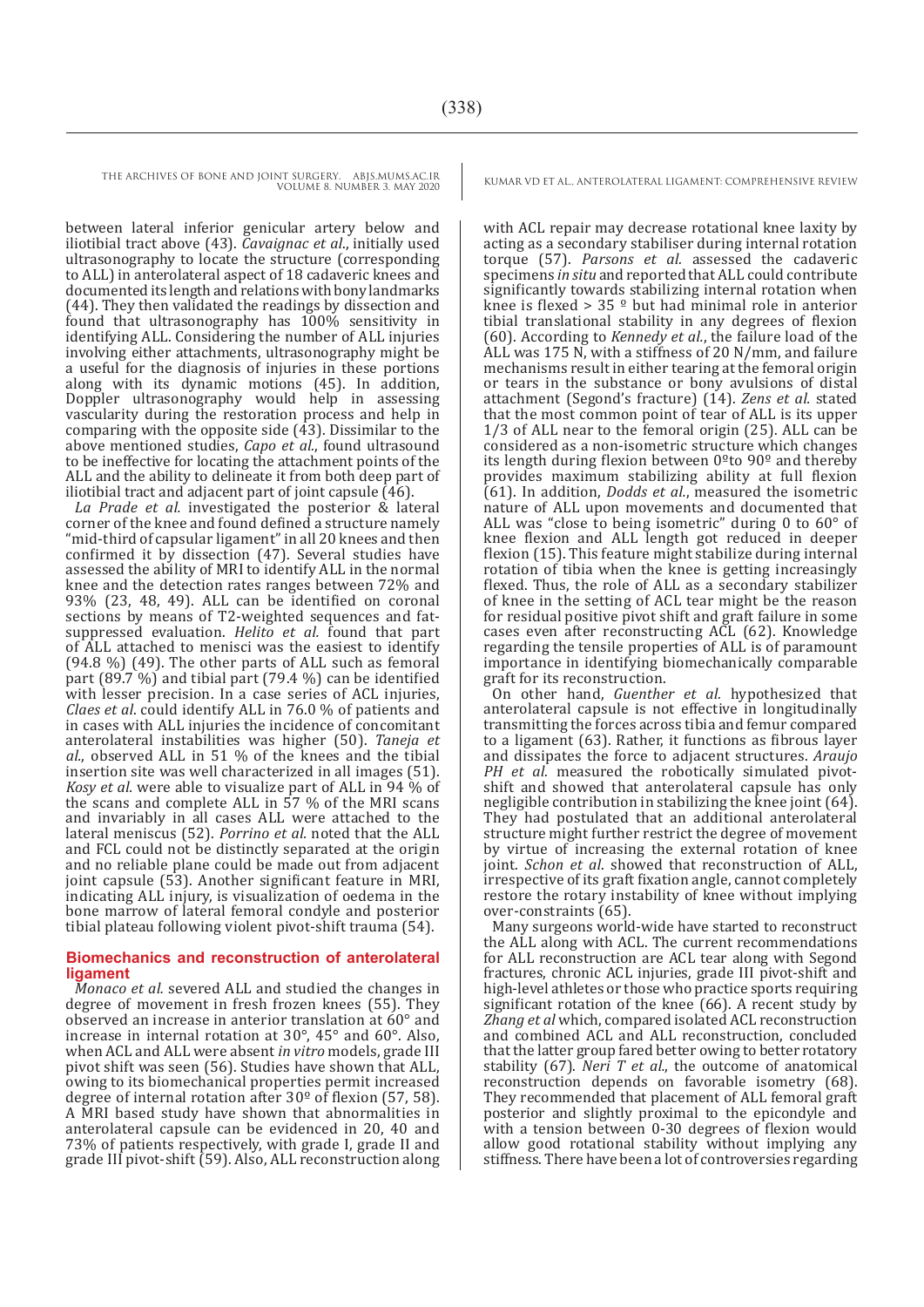placement of graft during ALL reconstructions and not to forget even the degree of knee flexion at which graft has to be tensioned and fixed (69). A non-comparative study by *Sonnery-Cottet et al.* assessing the movement post ACL-ALL reconstruction showed a 92% reduction in pivot shift after 2 years of surgery (62). Another study by *Helito et al*, where ALL reconstructions were done as an add on much after ACL reconstructions due to persistent knee instability, they have tried to prove that ALL reconstructions are superior to other extra-articular reconstructions in correcting rotatory instability (70). This made them postulate that performing extraarticular procedure at the time of the index surgery reduces the time taken to return to the pre-injury level in athletes. *Ferretti et al.* reported that nearly half of patients with isolated ACL reconstruction had grade 2 Kellgren-Lawrence or higher arthritis at 10-year followup, when compared to 14% of patients who underwent combination of ACL reconstruction and lateral extraarticular tenodesis (71). These studies show that even after much debate on ALL its reconstruction has a good clinical outcome.

Anterolateral ligament, despite facing whirls of controversies in the arena of clinical and biomedical research, is believed to have its effect on regulating internal rotation of knee. This comprehensive review tries to envisage ALL from different perspectives and tabulate the prevailing inconsistencies in attachments and imaging. With the increase in the number of ACL reconstruction surgeries across world, this might be of use to the clinicians to understand the anatomical structure

which got popularized recently. We acknowledge our limitations in this systematic review, largely owing to the heterogeneity of the data stemming from various biomechanical studies, which were beyond the scope of this basic review. Nevertheless, we emphasize that all patients with ACL injuires and higher grade of pivot shifts should be thoroughly examined for associated anterolateral rotatory instability and ALL reconstruction might be considered for those cases. Future clinical and biomechanical studies will have to clarify the effectiveness of these procedures.

*Funding:* We haven't received any funding from agencies or institutes for accomplishing this process.

*Ethical approval and informed consent:* This review doesn't involve any ethical constraints and therefore doesn't require any ethical clearance or informed consent

*Conflict of interests:* On behalf of all three authors, the corresponding author declare that there is no conflict of interest.

Dinesh Kumar. V MBBS MD<sup>1</sup>

Yogesh Ashok Sontakke MBBS MD<sup>1</sup>

Shishir Suranigi Murugharaj MS<sup>2</sup>

1 Department of Anatomy, Jawaharlal Institute of Postgraduate Medical Education and Research, Puducherry, India

2 Department of Orthopaedics, Pondicherry Institute of Medical Sciences, Puducherry, India

#### **References**

- 1. Loës M, Dahlstedt LJ, Thomée R. A 7-year study on risks and costs of knee injuries in male and female youth participants in 12 sports. Scand J Med Sci Sports. 2000; 10(2): 90–7.
- 2. Mohtadi NG, Chan DS, Dainty KN, Whelan DB. Patellar tendon versus hamstring tendon autograft for anterior cruciate ligament rupture in adults. Cochrane Database Syst Rev. 2011; 2011(9): CD005960.
- 3. Tanaka M, Vyas D, Moloney G, Bedi A, Pearle AD, Musahl V. What does it take to have a high-grade pivot shift? Knee Surg Sports Traumatol Arthrosc. 2012; 20(4): 737–42.
- 4. Vincent JP, Magnussen RA, Gezmez F, Uguen A, Jacobi M, Weppe F, et al. The anterolateral ligament of the human knee: an anatomic and histologic study. Knee Surg Sports Traumatol Arthrosc. 2012; 20(1): 147–52.
- 5. Haims AH, Medvecky MJ, Pavlovich R Jr.,Katz LD. MR imaging of the anatomy of and injuries to the lateral and posterolateral aspects of the knee. AJR Am J Roentgenol. 2003; 180(3): 647-53.
- 6. Hughston JC, Andrews JR, Cross MJ, Moschi A. Classification of knee ligament instabilities. Part II. The lateral compartment. J Bone Joint Surg Am. 1976; 58(2):173-9
- 7. Johnson LL. Lateral capsular ligament complex: anatomical and surgical considerations. Am J Sports Med. 1979; 7(3): 156 -60
- 8. Campos JC, Chung CB, Lektrakul N, Pedowitz R, Trudell D, Yu J, et al. Pathogenesis of the Segond fracture: anatomic and MR imaging evidence of an iliotibial tract or anterior oblique band avulsion. Radiology 2001; 219(2): 381-6.
- 9. Terry GC, Norwood LA, Hughston JC, Caldwell KM. How iliotibial tract injuries of the knee combine with acute anterior cruciate ligament tears to influence abnormal anterior tibial displacement. Am J Sports Med. 1993; 21(1):55–60
- 10.Vieira ELC, Vieira EA, da Silva RT, Berlfein PA, Abdalla RJ, Cohen M. An anatomic study of the iliotibial tract. Arthrosc. 2007; 23(3): 269–74.
- 11.Claes S, Vereecke E, Maes M, Victor J, Verdonk P, Bellemans J. Anatomy of the anterolateral ligament of the knee. J Anat. 2013; 223(4): 321–328.
- 12.Van der Watt L, Khan M, Rothrauff BB, Ayeni OR, Musahl V, Getgood A et al. The structure and function of the anterolateral ligament of the knee: a systematic review. Arthroscopy 2015; 31(3):569–82.
- 13.Spencer L, Burkhart TA, Tran MN, Rezansoff AJ, Deo S,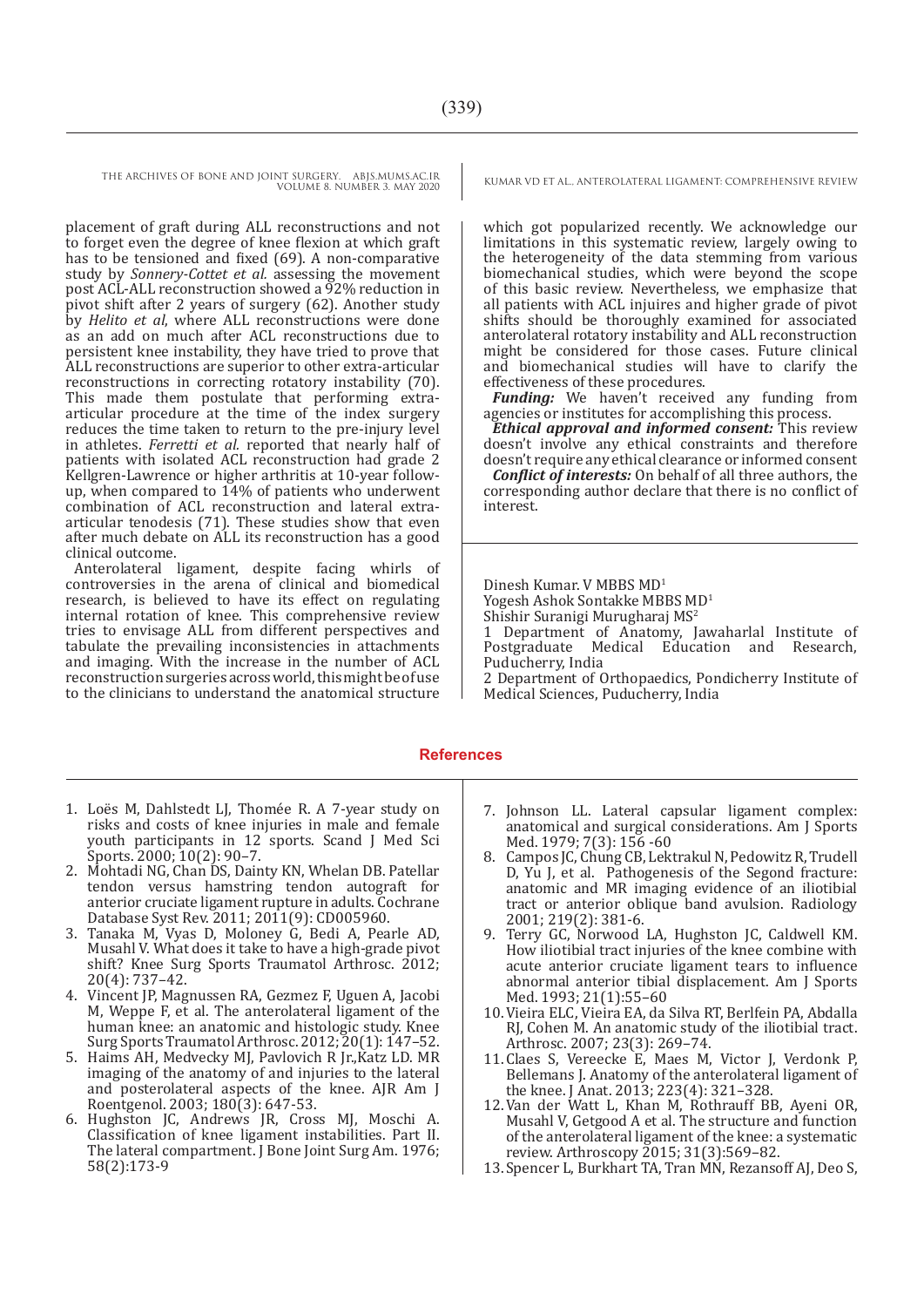VOLUME 8. NUMBER 3. MAY 2020

Caterine S et al. Biomechanical analysis of simulated clinical testing and reconstruction of the anterolateral ligament of the knee. Am J Sports Med 2015; 43(9): 2189-97

- 14.Kennedy MI, Claes S, Fuso FAF, Williams BT, Goldsmith MT, Turnbull TL et al. The Anterolateral Ligament: an Anatomic, Radiographic, and Biomechanical Analysis. Am J Sports Med 2015; 43(7):1606–15
- 15.Dodds AL, Halewood C, Gupte CM, Williams A, Amis AA. The anterolateral ligament: Anatomy, length changes and association with the Segond fracture. Bone Joint J 2014; 96-B(3): 325–31
- 16.Helito CP, Demange MK, Bonadio MB, Tirico LEP, Gobbi RG, Pecora JR et al. Anatomy and Histology of the knee anterolateral ligament. Orthop J Sport Med 2013; 1(7): 2325967113513546
- 17.Lutz C, Sonnery-Cottet B, Niglis L, Freychet B, Clavert P, Imbert P. Behavior of the anterolateral structures of the knee during internal rotation. Orthop Traumatol Surg Res. 2015; 101(5):523–28
- 18.Macchi V, Porzionato A, Morra A, Stecco C, Tortorella C, Menegolo M et al. The anterolateral ligament of the knee: a radiologic and histotopographic study. Surg Radiol Anat. 2016; 38(3):341–8
- 19.Daggett M, Busch K, Sonnery-Cottet B. Surgical dissection of the anterolateral ligament. Arthrosc Tech. 2016; 5(1):e185– e188.
- 20.Potu BK, Salem AH, Abu-Hijleh MF. Morphology of anterolateral ligament of the knee: a cadaveric observation with clinical insight. Adv Med. 2016; 2016: 9182863.
- 21.Caterine S, Litchfield R, Johnson M, Chronik B, Getgood A. A cadaveric study of the anterolateral ligament: reintroducing the lateral capsular ligament. Knee Surg Sports Traumatol Arthrosc. 2015; 23(11):3186–95.
- 22.Stijak L, Bumbasirevic M, Radonjic V, Kadija M, Puskas L, Milovanovic D et al. Anatomic description of the anterolateral ligament of the knee. Knee Surg Sports Traumatol Arthrosc. 2016; 24(7):2083–8.
- 23.Kosy JD, Sonui A, Venkatesh R, Mandalia VI. The anterolateral ligament of the knee: unwrapping the enigma. Anatomical study and comparison to previous reports. J Orthopaed Traumatol 2016; 17(4):303–8
- 24.Runer A, Birkmaier S, Pamminger M, Reider S, Herbst E, Kunzel KH et al. The anterolateral ligament of the knee: a dissection study. Knee 2016;  $23(1):8-12$
- 25.Zens M, Niemeyer P, Ruhhammer J, Bernstein A, Woias P, Mayr HO et al. Length changes of the anterolateral ligament during passive knee motion: a human cadaveric study. Am J Sports Med. 2015; 43(10):2545–52.
- 26.Watanabe J, Suzuki D, Mizoguchi S, Yoshida S, Fujimiya M. The anterolateral ligament in a Japanese population: study on prevalence and morphology. J Orthop Sci. 2016; 21(5):647–51.
- 27.Parker M, Smith HF. Anatomical variation in the anterolateral ligament of the knee and a new dissection technique for embalmed cadaveric specimens. Anat Sci Int. 2018; 93(2):177-187
- 28.Fardin PBA, Lizardo JHF, Baptista JDS. Study of the anterolateral ligament of the knee in formalin-

THE ARCHIVES OF BONE AND JOINT SURGERY. ABJS.MUMS.AC.IR KUMAR VD ET AL., ANTEROLATERAL LIGAMENT: COMPREHENSIVE REVIEW

embedded cadavers. Acta Ortopedica Brasileira. 2017; 25(2):89-92.

- 29.Farhan PHS, Sudhakaran R, Thilak J. Solving the Mystery of the Antero Lateral Ligament. J Clin Diagn Res. 2017; 11(3):AC01-AC04.
- 30.Olewnik Ł, Gonera B, Kurtys K, Podgórski M, Polguj M, Sibiński M et al. The Anterolateral Ligament of the Knee: A Proposed Classification System. Clin Anat. 2018;31(7): 966-73
- 31.Pomajzl R, Maerz T, Shams C, Guettler J, Bicos J. A review of the anterolateral ligament of the knee: Current knowledge regarding its incidence, anatomy, biomechanics, and surgical dissection. Arthroscopy 2015; 31(3): 583-591.
- 32.Seebacher JR, Inglis AE, Marchall JL, Warren JF. The structure of the posterolateral aspect of the knee. J Bone Joint Surg Am. 1982; 64(4):536–541
- 33.Shea KG, Polousky JD, Jacobs JC Jr, Yen YM, Ganley TJ. The anterolateral ligament of the knee: an inconsistent finding in paediatric cadaveric specimens. J Pediatr Orthop 2016; 36(5):e51–e54
- 34.Sabzevari S, Rahnemai-Azar AA, Albers M, Linde M, Smolinski P, Fu FH. Anatomic and histological investigation of the anterolateral capsular complex in the fetal knee. Am J Sports Med 2017; 45(6); 1383 – 1387
- 35.Helito CP, Do prado torres JA, Bonadio MB, Aragao JA, de Oliveira LN, Natalino RJM et al. Anterolateral ligament of the fetal knee. Am J Sports Med. 2017; 45(1): 91–6.
- 36.Daggett M, Helito C, Cullen M, Ockuly A, Busch K, Granite J et al. The Anterolateral Ligament: An Anatomic Study on Sex-Based Differences. Orthop J Sports Med. 2017; 5(2):2325967116689387. DOI: 10.1177/2325967116689387.
- 37.Zens M, Feucht MJ, Ruhhammer J, Bernstein A, Mayr HO, Südkamp NP et al. Mechanical tensile properties of the anterolateral ligament. J Exp Orthop 2015;  $2(1):7.$
- 38.Helito CP, do Amaral C Jr, Nakamichi YD, Gobbi RG, Bonadio MB, Natalino RJM et al. Why Do Authors Differ with Regard to the Femoral and Meniscal Anatomic Parameters of the Knee Anterolateral Ligament? Orthop J Sports Med. 2016; 4(12), 2325967116675604.
- 39.Dombrowski ME, Costello JM, Ohashi B, Murawski CD, Rothrauff BB, Arilla FV et al. Macroscopic anatomical, histological and magnetic resonance imaging correlation of the lateral capsule of the knee. Knee Surg Sports Traumatol Arthrosc. 2016; 24(9):2854–60.
- 40.Helito CP, Demange MK, Bonadio MB, Tirico LE, Gobbi RG, Pecora JR et al. Radiographic landmarks for locating the femoral origin and tibial insertion of the knee anterolateral ligament. Am J Sports Med. 2014; 42(10):2356–62.
- 41.Rezansoff AJ, Caterine S, Spencer L, Tran MN, Litchfield RB, Getgood AM. Radiographic landmarks for surgical reconstruction of the anterolateral ligament of the knee. Knee Surg Sports Traumatol Arthrosc Off J ESSKA 2015; 23(11):3196–201.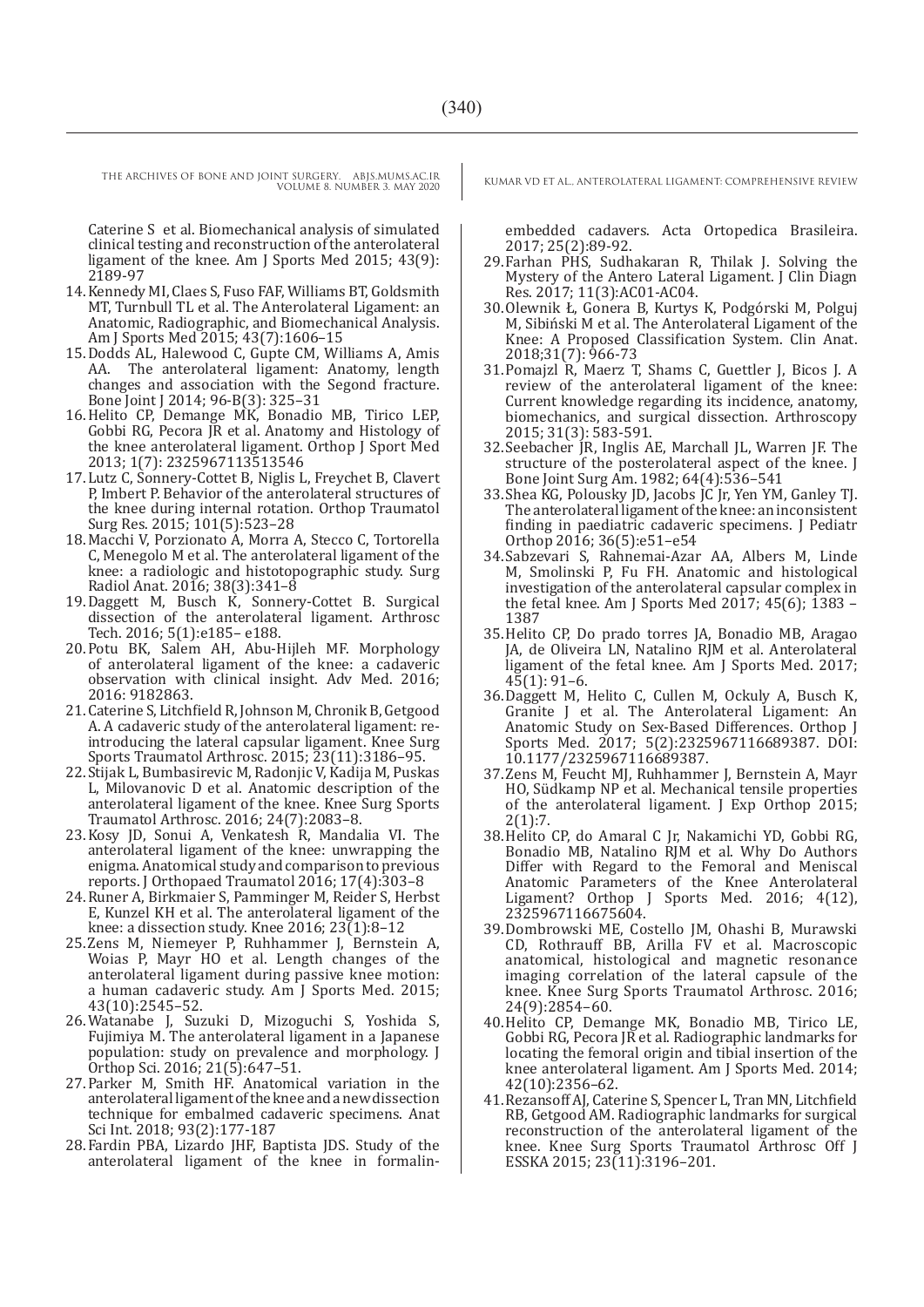- 42.Heckmann N, Sivasundaram L, Villacis D, Kleiner M, Yi A, White E et al. Radiographic landmarks for identifying the anterolateral ligament of the knee. Arthrosc J Arthrosc Related Surg Off Publ Arthrosc Assoc N Am Int Arthrosc Assoc 2016; 32(5):844–8.
- 43.Oshima T, Nakase J, Numata H, Takata Y, Tsuchiya H. Ultrasonography imaging of the anterolateral ligament using real-time virtual sonography. Knee 2016; 23(2):198–202.
- 44.Cavaignac E, Wytrykowski K, Reina N, Pailhe R, Murgier J, Faruch M et al. Ultrasonographic Identification of the anterolateral ligament of the knee. Arthroscopy 2015; 32(1):120–6.
- 45.Cianca J, John J, Pandit S, Chiou-Tan FY. Musculoskeletal ultrasound imaging of the recently described anterolateral ligament of the knee. Am J Phys Med Rehabil Assoc Acad Physiatr 2014; 93(2):186
- 46.Capo J, Kaplan DJ, Fralinger DJ, Adler RS, Campbell KA, Jazrawi LM et al. Ultrasonographic visualization and assessment of the anterolateral ligament. Knee Surg Sports Traumatol Arthrosc Off J ESSKA. 2017; 25(10): 3134-39.
- 47.LaPrade RF, Gilbert TJ, Bollom TS, Wentorf F, Chaljub G. The magnetic resonance imaging appearance of individual structures of the posterolateral knee. A prospective study of normal knees and knees with surgically verified grade III injuries. Am J Sports Med. 2000; 28(2):191-9.
- 48.Van der Watt L, Khan M, Rothrauff BB, Ayeni OR, Mushal V, Getgood A et al. The structure and function of the anterolateral ligament of the knee: a systematic review. Arthroscopy 2015; 31(3):569–82.
- 49. Helito CP, Helito PV, Costa HP, Bordalo-Rodrigues M, Pecora JR, Camanho GL et al. MRI evaluation of the anterolateral ligament of the knee: assessment in routine 1.5-T scans. Skeletal Radiol. 2014; 43(10):1421–7
- 50.Claes S, Bartholomeeusen S, Bellemans J. High prevalence of anterolateral ligament abnormalities in magnetic resonance images of anterior cruciate ligament-injured knees. Acta Orthop Belg 2014; 80(1):45–9
- 51.Taneja AK, Miranda FC, Braga CA, Gill CM, Hartmann LG, Santos DC et al. MRI features of the anterolateral ligament of the knee. Skeletal Radiol 2015;44(3):  $403 - 10$
- 52.Kosy JD, Mandalia VI, Anaspure R. Characterization of the anatomy of the anterolateral ligament of the knee using magnetic resonance imaging. Skeletal Radiol 2015; 44(11):1647–53.
- 53.Porrino J, Maloney E, Richardson M, Mulcahy H, Ha A, Chew FS. The anterolateral ligament of the knee: MRI appearance, association with the segond fracture, and historical perspective. Am J Roentgenol. 2015; 204(2):367–73
- 54.De Maeseneer M, Boulet C, Willekens I, Lenchik L, De Mey J, Cattrysse E et al. Segond fracture: Involvement of the iliotibial band, anterolateral ligament, and anterior arm of the biceps femoris in knee trauma. Skeletal Radiol. 2015; 44(3): 413-21.
- 55.Monaco E, Maestri B, Conteduca F, Mazza D, Iorio C,

Ferretti A et al. Extra-articular ACL reconstruction and pivot shift: in vivo dynamic evaluation with navigation. Am j Sports Med. 2014; 42(7): 1669-74.

- 56.Monaco E, Ferretti A, Labianca L, Maestri B, Speranza A, Kelly MJ et al. Navigated knee kinematics after cutting of the ACL and its secondary restraint. Knee Surg Sports Traumatol Arthrosc Off J ESSKA 2012; 20(5):870–7.
- 57.Rasmussen MT, Nitri M, Williams BT, Moulton SG, Cruz RS, Dornan GJ et al. An In Vitro robotic assessment of the anterolateral ligament, part 1: secondary role of the anterolateral ligament in the setting of an anterior cruciate ligament injury. Am J Sports Med. 2016; 44(3):585–92.
- 58.Sonnery-Cottet B, Lutz C, Daggett M, Dalmay F, Freychet B, Niglis L et al. The involvement of the anterolateral ligament in rotational control of the knee. Am J Sports Med. 2016; 44(5):1209–1214
- 59.Song GY, Zhang H, Wang QQ, Zhang J, Li Y, Feng H. Risk factors associated with grade 3 pivot shift after acute anterior cruciate ligament injuries. Am J Sports Med. 2016, 44(2): 362–9
- 60.Parsons EM, Gee AO, Spiekerman C, Cavanagh PR. The biomechanical function of the anterolateral ligament of the knee. Am J Sports Med. 2015; 43(3):669-674.
- 61.Zens M, Niemeyer P, Ruhhammer J, Bernstein A, Woias P, Mayr HO et al. Length Changes of the Anterolateral Ligament During Passive Knee Motion: a Human Cadaveric Study. Am J Sports Med. 2015; 43(10):2545-52.
- 62.Sonnery-Cottet B, Thaunat M, Freychet B, Pupim BH, Murphy CG, Claes S. Outcome of a combined anterior cruciate ligament and anterolateral ligament reconstruction technique with a minimum 2-year follow-up. Am J Sports Med. 2015; 43(7):1598-1605
- 63.Guenther D, Rahnemai-Azar AA, Bell KM, Irarrazaval S, Fu FH, Mushal V, et al. The anterolateral capsule of the knee behaves like a sheet of fibrous tissue. Am J Sports Med 2016; 45(4):849–55
- 64.Araujo PH, Kfuri Junior M, Ohashi B, Hoshino Y, Zaffagnini S, Samuelsson K, et al. Individualized ACL reconstruction. Knee Surg Sports Traumatol Arthrosc. 2014; 22(9):1966–75.
- 65.Schon JM, Moatshe G, Brady AW, Serra Cruz R, Chahla J, Dornan GJ, et al. Anatomic anterolateral ligament reconstruction of the knee leads to over constraint at any fixation angle. Am J Sports Med. 2016; 44: 2546–56
- 66.Musahl V, Getgood A, Neyret P, Claes S, Burnham JM, Batailler C, Sonnery-Cottet B, et al. Contributions of the anterolateral complex and the anterolateral ligament to rotatory knee stability in the setting of ACL Injury: a roundtable discussion. Knee Surg Sports Traumatol Arthrosc. 2017;25(4): 997-1008
- 67.Zhang H, Qiu M, Zhou A, Zhang J, Jiang D. Anatomic Anterolateral Ligament Reconstruction Improves Postoperative Clinical Outcomes Combined with Anatomic Anterior Cruciate Ligament Reconstruction. J Sports Sci Med. 2016; 15(4): 688-96.
- 68.Neri T, Palpacuer F, Testa R, Bergandi F, Boyer B, Farizon F, et al. The anterolateral ligament: Anatomic